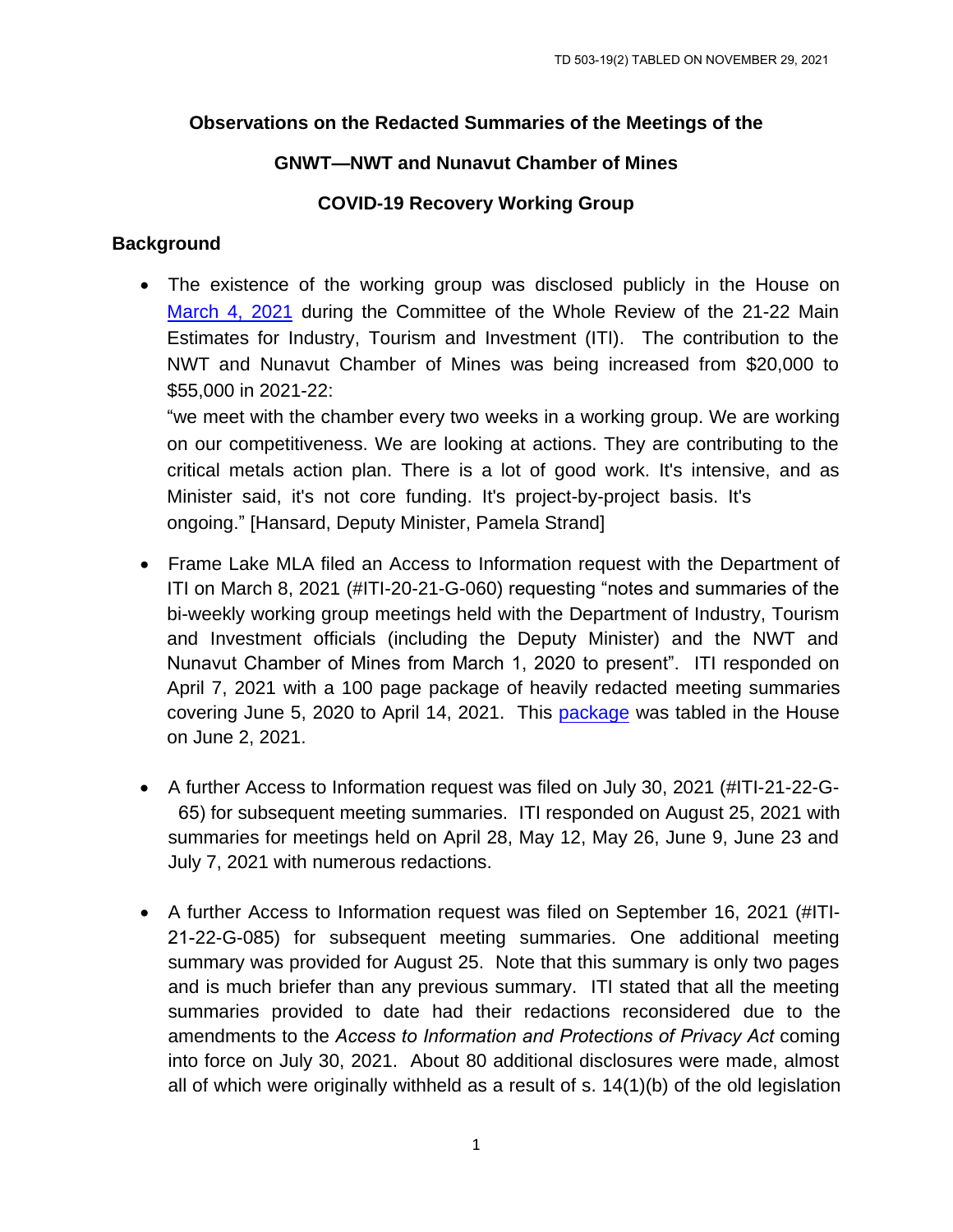that stated: "The head of a public body may refuse to disclose information to an applicant where the disclosure could reasonably be expected to reveal consultations or deliberations involving officers or employees of a public body". These new disclosures are shown in the meeting summaries as highlighted sections in pale yellow (see an example below).

# **Review of Working Group Project Charter**

- The Updated charter was reviewed.
- Funding Chamber of Mines requested \$150,000 for coordinating the efforts of Industry.
- Delegates should be integrated into the charter.

#### **What's in the Notes and Summaries**

- No other NGO has such frequent and high-level access to senior GNWT officials. This in unprecedented and privileged access for an economic sector that is also regulated by the same Department. ITI is also supposed to be securing a fair share of royalties and benefits for public and Indigenous governments from the same sector.
- Although the purpose of the Working Group was to develop an Action Plan for economic recovery of the mining sector, many other matters were the subject of discussion including a workshop on the *Mackenzie Valley Resource Management Act*, a Mackenzie Valley Dialogue Workshop, the Geoscience Forum, the Fraser Institute ranking of jurisdictions, the Chamber of Mines-City of Yellowknife Memorandum of Understanding, and more.
- Particularly in the earlier meeting notes and summaries, there is mention of royalties being deferred or royalties under review (for example, see page 5, 10 and 68 from the previously [tabled document\)](https://www.ntassembly.ca/sites/assembly/files/td_426-192.pdf). It is not clear what level of consultation has taken place with the mining industry regarding revisions to or changes to royalties or other fees. GNWT is legally required to consult with Indigenous governments when it consults outside of government on mining royalties.
- The northern mining industry requested gas and carbon tax relief but was refused by GNWT (see page 5). ITI commits to find out why and share the rejection letter with the working group (page 19 and 23). It is not clear whether confidential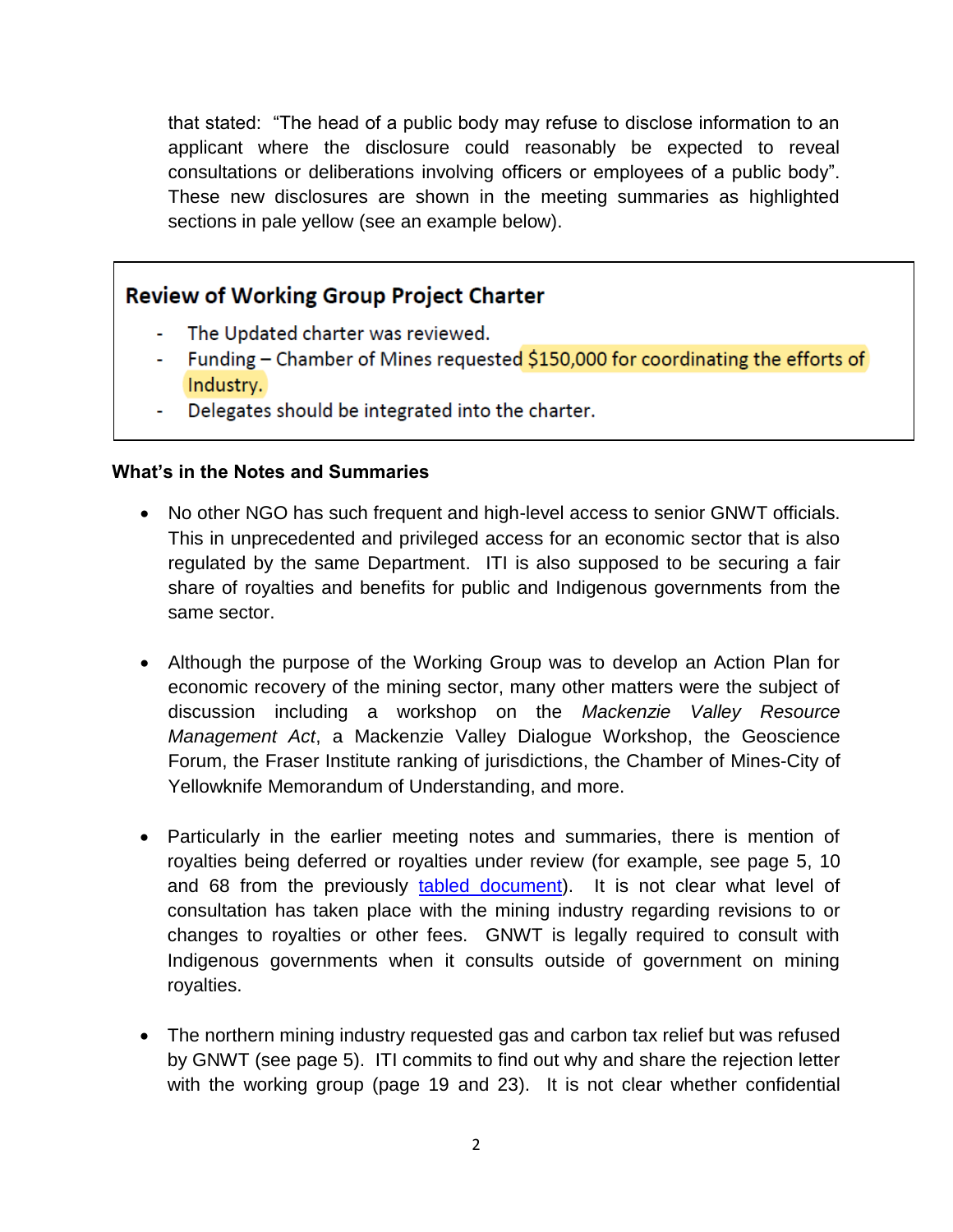Cabinet decision-making information has been shared. There has been a lot of discussion of a North of 60 mineral exploration tax credit (page 96 and 97 as part of an investment study, meeting with the Federal Finance Minister page 100).

- There was some discussion of the use of surety bonds for reclamation "to free up scarce cash for investment in the North" (page 68 from the previously tabled [document\)](https://www.ntassembly.ca/sites/assembly/files/td_426-192.pdf).
- ITI officials have been reviewing draft correspondence from the Chamber of Mines going to co-management bodies established under the *Mackenzie Valley Resource Management Act* which seems inappropriate (for example, see page 9, pages 13 and 14, page 18 and page 23). ITI officials discuss, with the Chamber of Mines, having input into GNWT responses to MVLWB correspondence (page 60). Discussions have taken place about streamlining or reducing regulatory requirements for small explorations companies "to improve investment" (page 77). The Chamber of Mines is pressing GNWT Cabinet to provide policy direction to the Mackenzie Valley Land and Water Board with "ENR and Lands to address the grassroots problem as highlighted in the NWT Environmental Audit faced by industry" (page 94).
- Working Group members including the mining industry appear to have input and the ability to review draft Ministerial correspondence (for example, see page 20).
- Ministerial correspondence with federal Ministers is being shared within the Working Group when regular MLAs and the public do not get to see such letters (for example, see page 9 and 20).
- Opening land access or stopping further land withdrawals or conservation areas has been one of the areas that the Working Group has adopted (see pages 10, 19, 22, 26, 32, 52, 89). Land withdrawals are largely in place to support fair negotiations of Indigenous land rights. ITI appears to be working to remove these withdrawals which is not consistent with Cabinet's stated Mandate to settle and implement land rights or complete a network of conservation areas. There is a statement on page 84 from ITI on conservation areas, land access and critical minerals that "allowing money from philanthropic organizations from the south is something we will be watching, so it doesn't influence land use planning with more protected areas".
- Political advice and strategy for meeting with federal and other officials seems to be a regular point of discussion (for example, page 30 for meeting with the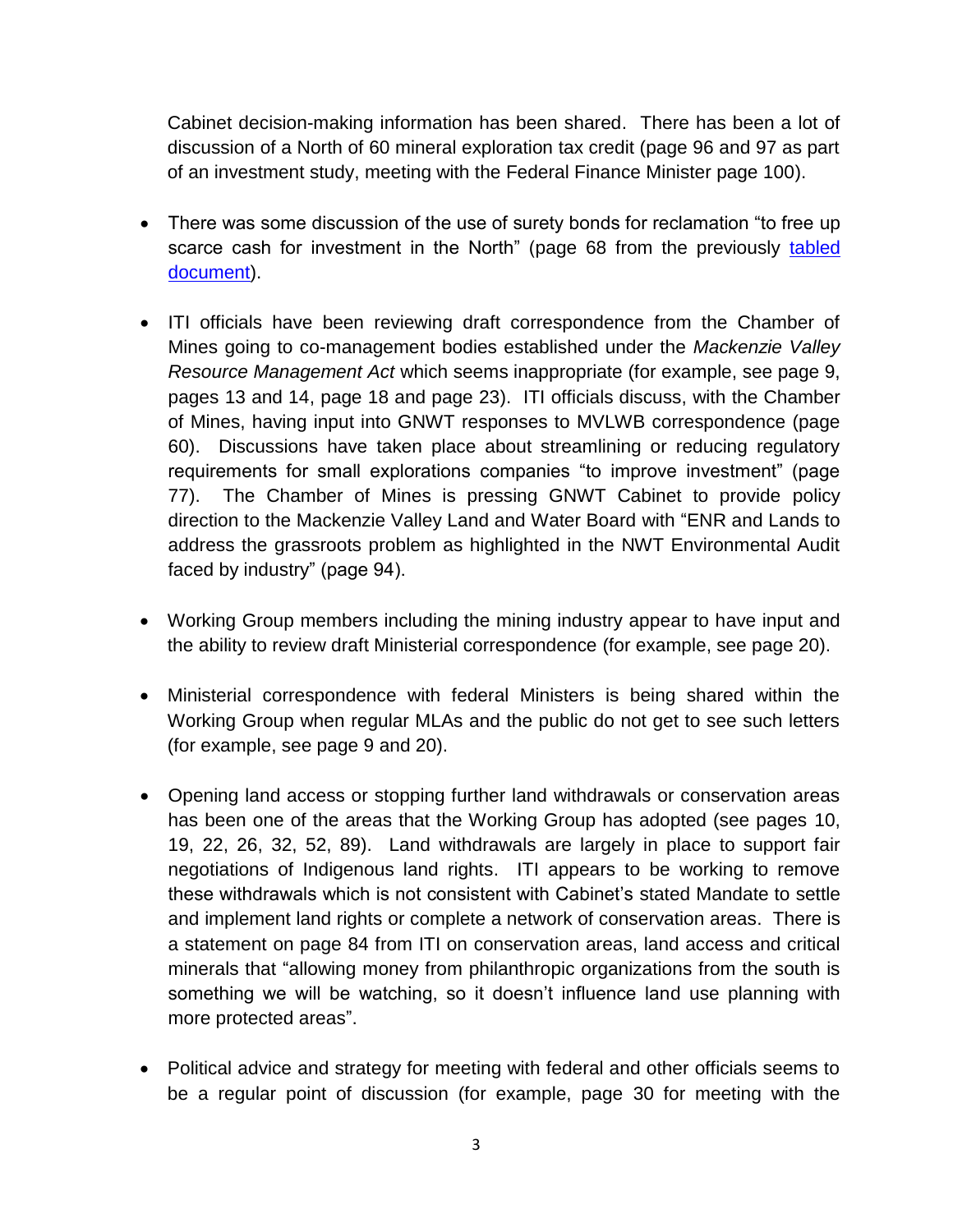Standing Committee on Finance, page 34 meeting with GNWT Deputy Ministers, page 37 meeting with the new ITI Minister, pages 45-46 meeting with federal Minister O'Reagan, page 57 meeting with the Official Leader of the Opposition, pages 69 meeting with Deputy Prime Minister Freeland).

- The Chamber of Mines has had direct input into the development of the Statement of Work for a publicly funded and procured studies (see pages 47-48, 51 and 54). The Chamber appears to have the opportunity and ability to change the work being done (pages 86 and 105). A draft of the study has already been shared with the Chamber (page 81). Norzinc has applied for public funds for its road to the Prairie Creek property from the National Transportation Corridor Fund but got turned down (page 84).
- It appears that the details of a Mineral Tenure Relief Package were discussed with the Chamber of Mines at a Working Group meeting on November 4, 2020. This discussion included considerations in the decisions made by the Financial Management Board and Cabinet and a commitment by ITI to provide further details on the decision (see pages 49-50).
- A Mineral Development Fund, some sort of public investment or subsidy is being proposed and discussed (see page 34, 38, 46).
- There is much discussion about "Critical Minerals". ITI and the Chamber of Mines have pushed for diamonds and arsenic to be considered "critical minerals" (see pages 54-55 for a general discussion, page 65 for ars[enic from](https://www.ntassembly.ca/sites/assembly/files/td_426-192.pdf)  [previous](https://www.ntassembly.ca/sites/assembly/files/td_426-192.pdf) tabled document, pages 69, 74, 76 and 81 for diamonds). The federal critical minerals list does not include diamonds or arsenic [https://www.nrcan.gc.ca/sites/nrcan/files/mineralsmetals/pdf/Critical\\_Minerals\\_Lis](https://www.nrcan.gc.ca/sites/nrcan/files/mineralsmetals/pdf/Critical_Minerals_List_2021-EN.pdf) [t\\_2021-EN.pdf](https://www.nrcan.gc.ca/sites/nrcan/files/mineralsmetals/pdf/Critical_Minerals_List_2021-EN.pdf) but it is unclear whether GNWT will develop its own list, how and whether subsidies or concessions will be offered. On page 80, GNWT indicates it has already shared a draft of proposed actions on critical minerals with the Chamber. ITI indicates on page 90: "we won't engage on it much when it is released". A draft list of NWT critical minerals has already been given to the Chamber of Mines but not yet made public (page 93).
- The Chamber of Mines appears to be funded to participate in this working group and requested \$150,000 (see page 5).
- The Chamber of Mines is trying to influence the NWT educational school curriculum through something called Mining North Works (page 79).